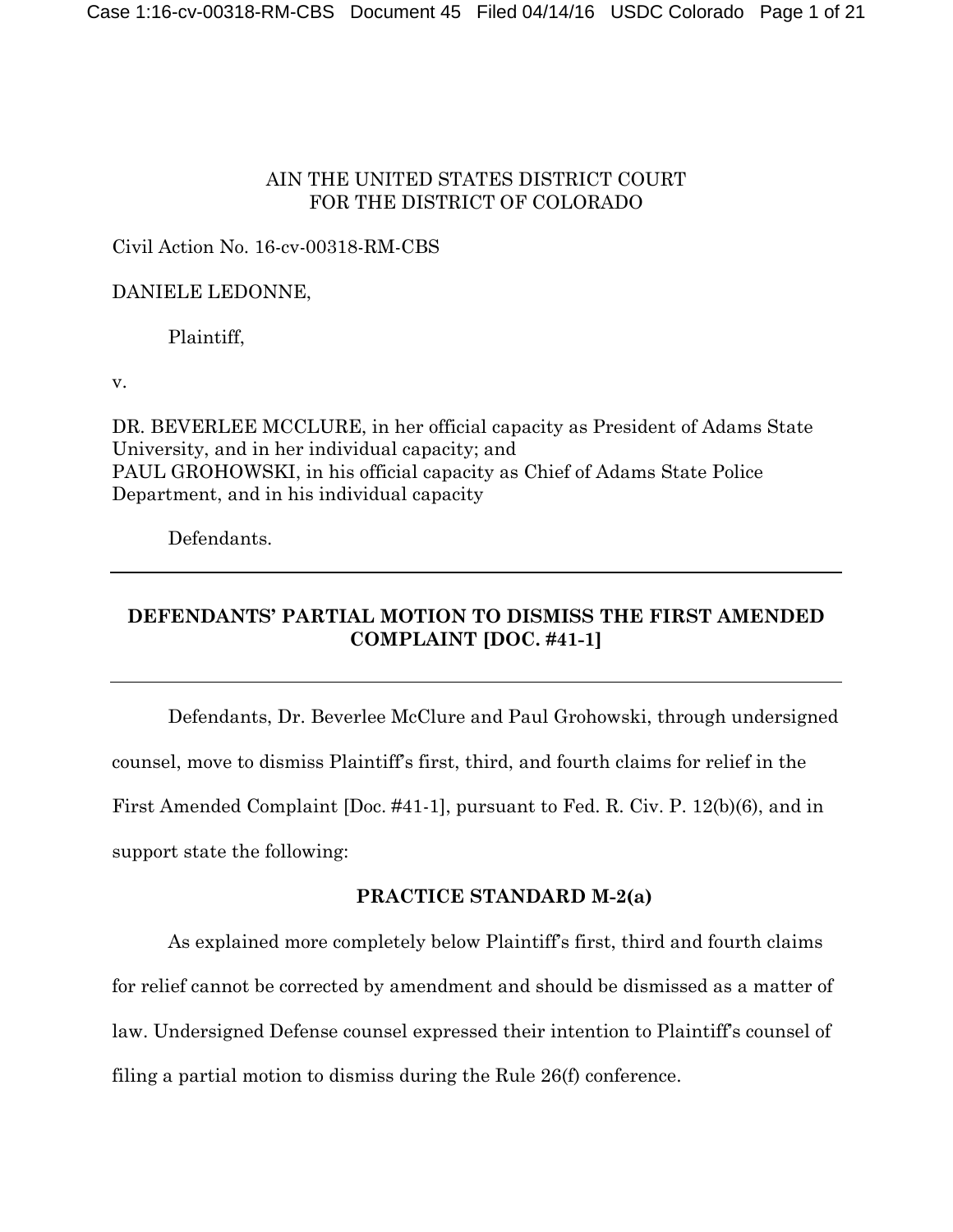#### **INTRODUCTION**

On October 14, 2015, Plaintiff, a former employee of Adams State University (ASU), was served with a no trespass order directing him to stay off the ASU campus. [*First Amended Complaint,* Doc. #41-1 at ¶ 1, 16, 19]. Plaintiff's Complaint alleges four United States Constitutional violations: (1) a Fourteenth Amendment procedural due process violation; (2) retaliation for the exercise of his First Amendment rights; (3) a Fourteenth Amendment equal protection violation; and (4) a First Amendment violation of his right of access to information. [*Id.* at ¶ 96-154]. Defendants are sued in both their official and individual capacities. [*Id.* at ¶ 10-11]. Plaintiff's claims are brought pursuant to 42 U.S.C. § 1983. [*Id.* at ¶ 6]. In his first, third, and fourth claims for relief, Plaintiff seeks a declaration that his constitutional rights were violated by the no trespass order, injunctive relief to lift the order, and actual damages. [*Id.* at ¶ 120, 142, 154]. For the reasons stated more completely below, Plaintiff's first, third and fourth claims should be dismissed.

### **ARGUMENT**

### **I. The first claim for relief should be dismissed.**

A Fourteenth Amendment due process claim involves two elements: (1) whether plaintiff possesses a constitutionally protected liberty or property interest, and (2) if so, whether plaintiff received an inappropriate level of process. *Couture v. Bd. of Educ. Albuquerque Pub. Schs.,* 535 F.3d 1243, 1256 (10th Cir. 2008). The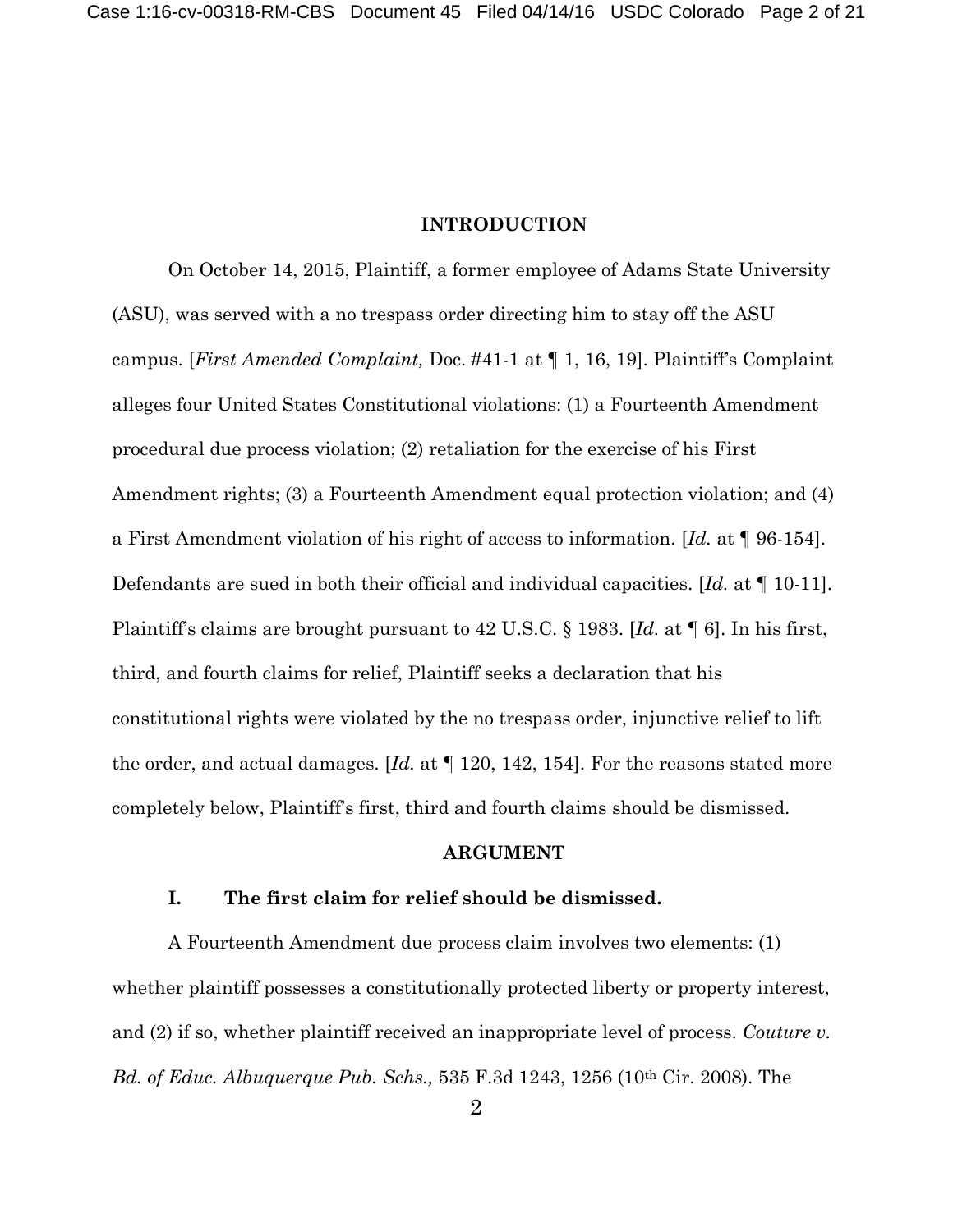question of whether a liberty or property interest exists is ultimately a question of federal constitutional law. *Estate of Dimarco v. Wyoming Dept. of Corrections,* 473 F.3d 1334, 1339 n.3 (10th Cir. 2007); *Town of Castle Rock v. Gonzales,* 545 U.S. 748, 756 (10th Cir. 2005). For the reasons stated more completely below, Plaintiff's allegations do not state a claim for a procedural due process violation.

#### **A. Plaintiff does not have a constitutionally protected interest.**

Plaintiff alleges that his rights under the United States Constitution were violated. [*First Amended Complaint,* Doc. #41-1 at ¶ 6]. Relying on the Colorado Supreme Court case *Watson v. Board of Regents of the University of Colorado,* 512 P.2d 1162 (1973), Plaintiff alleges that he has a constitutionally protected interest in accessing ASU's campus. [*First Amended Complaint,* Doc. #41-1 at ¶ 100]. But a state court's interpretation of federal law is not binding on a federal court. "It is beyond cavil that we are not bound by a state court's interpretation of federal law" regardless of the jurisdictional basis. *Wilder v. Turner,* 490 F.3d 810, 814 (10th Cir. 2007), citing *Grantham v. Avondale Industries, Inc.,* 964 F.2d 471, 473 (5th Cir. 1992). "[F]ederal law is controlling on the issue of due process under the United States Constitution." *Data Disc, Inc. v. Systems Technology Associates,* 557 F.2d 1280, 1286 (9th Cir. 1977).

A review of federal law shows that the United States Supreme Court has held that in the First Amendment context, "a university differs in specific respects from public forums such as streets or parks or even municipal streets." *Widmar v.*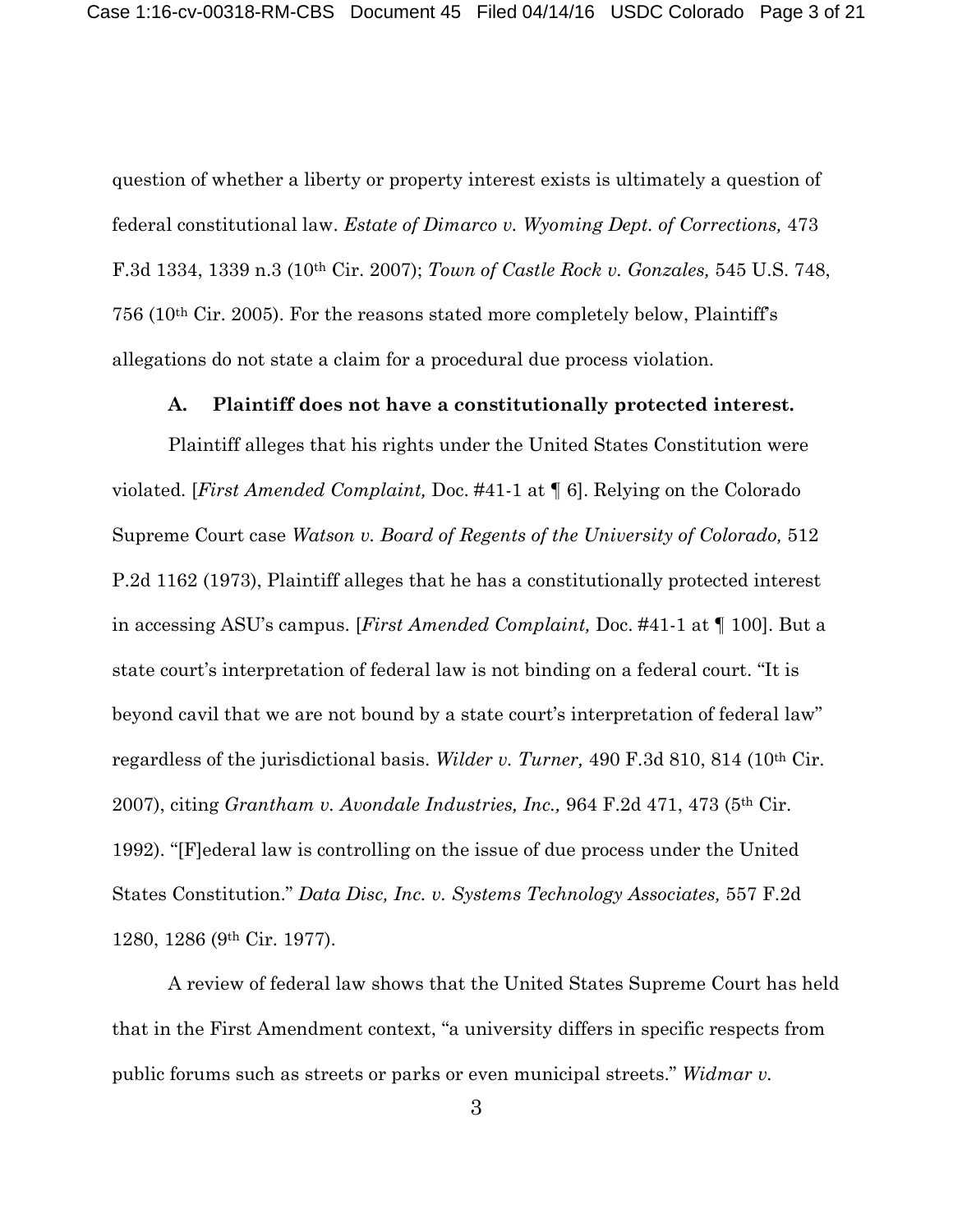*Vincent,* 454 U.S. 263, 267-268 n.5 (1981). Because a university's mission is educational, Supreme Court decisions "have never denied a university's authority to impose reasonable regulations compatible with that mission upon the use of its campus and facilities." *Id.* Therefore, the Court "[has] not held, for example that a campus must make all of its facilities available to students and nonstudents alike, or that a university must grant free access to all of its grounds or buildings." *Id.*

Colorado federal district courts have held that parents do not have a constitutionally protected right to enter their child's elementary school campus. In *O'Connor v. Bassoff,* No. 15-cv-02121-GPG, 2015 U.S. Dist. LEXIS 162366, at \*4-5 (D. Colo. Dec. 3, 2015), a parent was banned from his child's school campus unless he had the principal's prior approval because the parent was allegedly being "hostile and confrontational" with school staff. The district court found that "the law is well established that parents have no constitutional right to physically access school grounds." *Id.* at \*10; *Abegg v. Adams/Arapahoe Sch. Dist. J8/Aurora Pub. Schs.,* No. 12-cv-01084-REB-MJW, 2012 U.S. Dist. LEXIS 187055, at \*13-17 (D.Colo. Oct. 9, 2012); *Knight v. Bieneman,* No. 14-cv-2641-WJM-CBS, 2015 U.S. Dist. LEXIS 4305, at \*18-19 (D. Colo. Jan. 14, 2015).

Factual disputes over a plaintiff's alleged conduct are immaterial in determining whether or not a plaintiff has a constitutionally protected right. *O'Connor,* No. 15-cv-02121-GPG, 2015 U.S. Dist. LEXIS 162366, at \*10-11. In support of that proposition, the district court in *O'Connor* referenced a New Jersey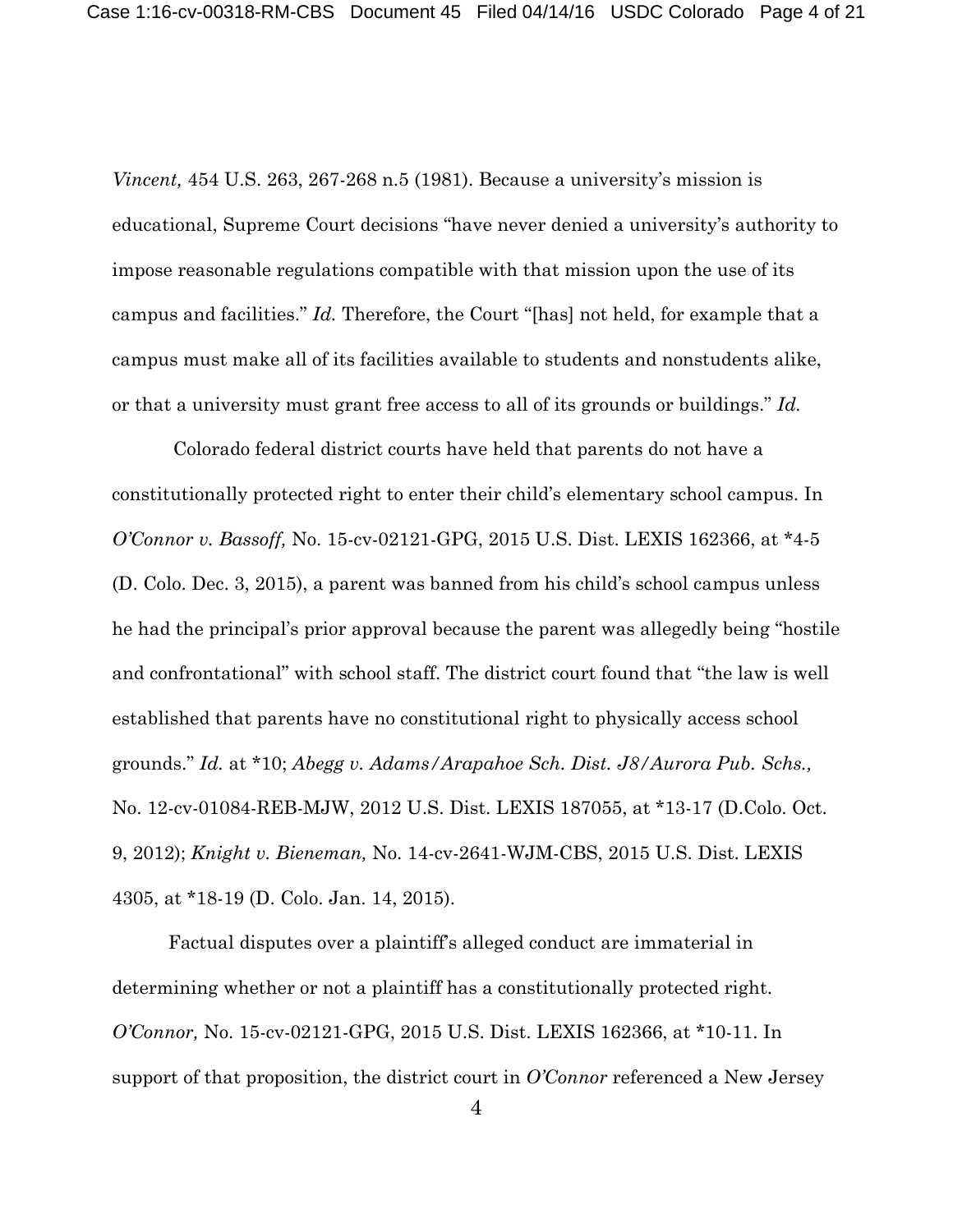federal district court case where the judge "acknowledged that the substance and tone of plaintiff's contacts with the school were in genuine dispute, but held the disputes were not material to the underlying assertion of a violation of plaintiff's constitutional rights." *Id.* at 11. Accordingly, the court in *O'Connor* held that "even if, as Plaintiff alleges, he was not threatening or abusive, the Defendants' actions did not violate his constitutional due process." *Id.* at \*10.

On the university level, the Second Circuit Court of Appeals has held that a plaintiff who was a nonstudent and non-employee when he received a persona non grata letter excluding him from a university campus for reportedly making threats of violence to a faculty member had the status of a visitor and therefore did not "have a Fourteenth Amendment liberty or property interest in being present on campus." *Moore v. Ricotta,* No. 01-7264, 2002 U.S. App. LEXIS 19742, at \*3 (2nd Cir. 2002).

Similarly, a Fourth Circuit district court held that neither an alumnus nor a prospective student had a constitutionally protected interest in accessing campus facilities. *Uzoukwu v. Prince George's Community College Board of Trustees,* No. DKC 12-3228, 2013 U.S. Dist. LEXIS 115262, at \*21-22 (D. MD August 15, 2013) ("The prevailing rule is that alumni of public education institutions do not have a constitutionally protected interest in accessing campus facilities."). While two earlier Fourth Circuit district court decisions found that members of the general public had been improperly excluded from campus grounds, neither case discussed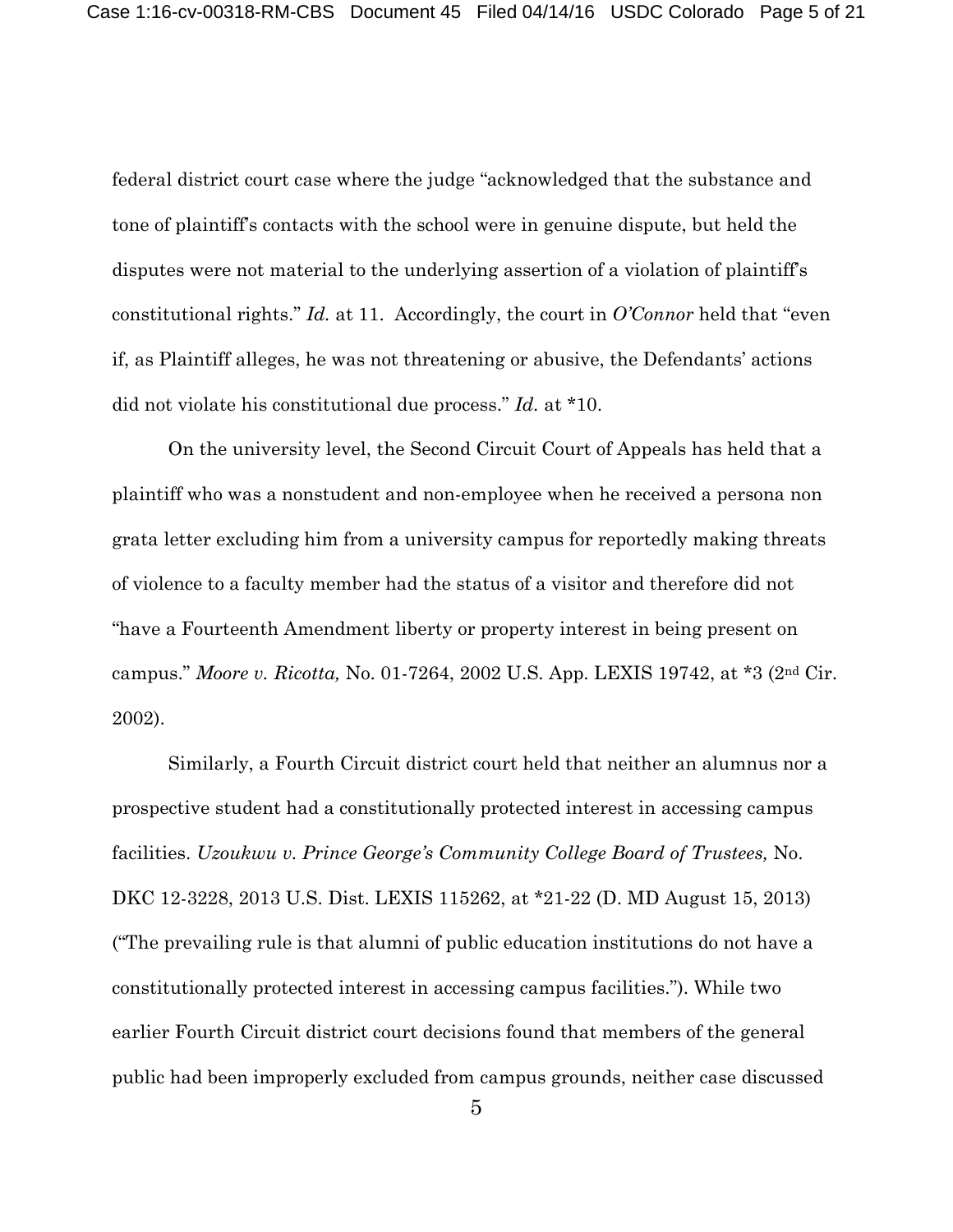the specific constitutional protected interest that was allegedly abridged. *Dunkel v. Elkins,* 325 F. Supp. 1235 (D. MD 1971); *Williams v. West Virginia University Board of Governors,* 782 F. Supp. 2d 219 (N.D. WV 2011). An Eighth Circuit district court held that "members of the general public have neither a liberty nor property interest in being present on a university campus, and, absent any such interest, are not entitled to the procedural due process protections of the Fourteenth Amendment." *Holbach v. Jenkins,* No. 4:09-cv-026, 2009 U.S. Dist. LEXIS 67525, \*14-15 (D. N.D. July 15, 2009).

The Ninth Circuit Court of Appeals has held that there is no constitutionally protected interest for non-students and non-employees to be on a public university campus. In *Souders v. Lucero,* 196 F.3d 1040, 1044 (9th Cir. 1999), a university issued a partial exclusion ban against an alumnus accused of stalking, and then broadened the ban to include the entire campus after the alumnus violated the initial restriction. When the alumnus challenged the restriction the court held that the university had "not so completely abandoned control that [its campus became] indistinguishable from a public street." *Id.* at 1046.[1](#page-5-0) Therefore, the court held that the plaintiff had failed to establish a constitutionally protected interest in having access to the university. *Id.* Accordingly, the court held that because there was no

 $\overline{a}$ 

<span id="page-5-0"></span><sup>1</sup> The court cited *Watson* as an example where the validity of an exclusion order was denied.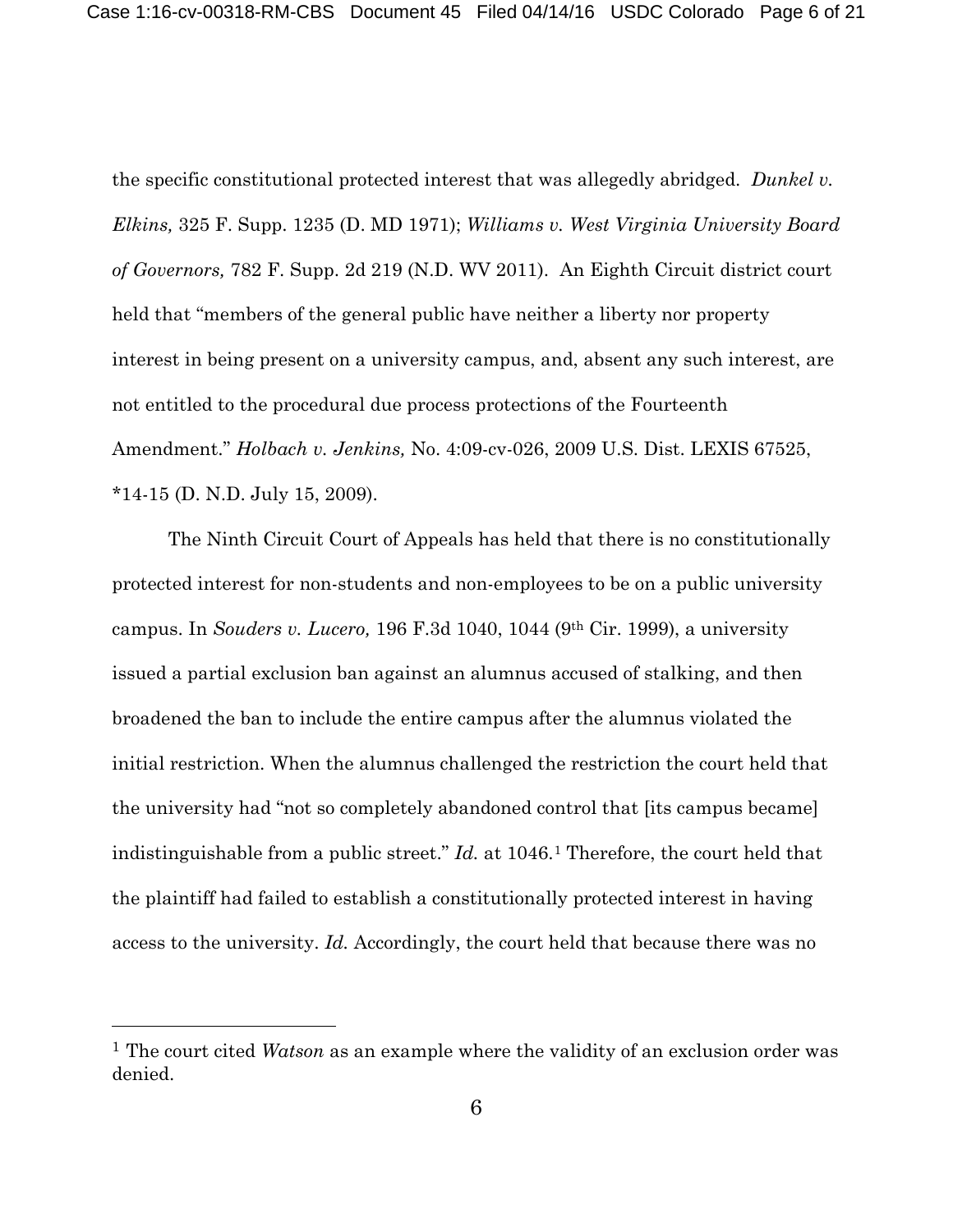constitutionally protected interest it need not decide whether the due process procedures were adequate. *Id.*

In a Ninth Circuit district court case, an unsuccessful job applicant for a university position seeking to protest the university's application process alleged that his First Amendment rights were violated when the university directed that his communications be restricted to university general counsel and prohibited him from contacting university employees. *Player v. University of Idaho-Moscow,* No. 3:14-CV-00128-EJL-REB, 2015 U.S. Dist. LEXIS 175398, at \*7 (D. Idaho August 3, 2015). Relying on *Souders,* the district court held that "non-students, including alumni, do not have the same rights to travel around the campus and access its buildings and programs as do the students and employees." *Id at* \*8. Therefore, the district court held that the exclusion of the non-student from the campus did not violate his constitutional rights. *Id.* at \*9.

Along these same lines the Eleventh Circuit has held that in the university context, "the First Amendment does not guarantee access to property just because it is owned by the government." *Bloedorn v. Grube,* 631 F.3d 1218, 1230 (11th Cir. 2011) (for First Amendment purposes plaintiff sought to enjoin a university from regulating the access that the general public had to a university campus).

On a related point, a First Circuit district court held that a college student who was on a partial campus ban was not deprived of a right to use the public pool on campus or attend a campus "pinning" ceremony because these activities were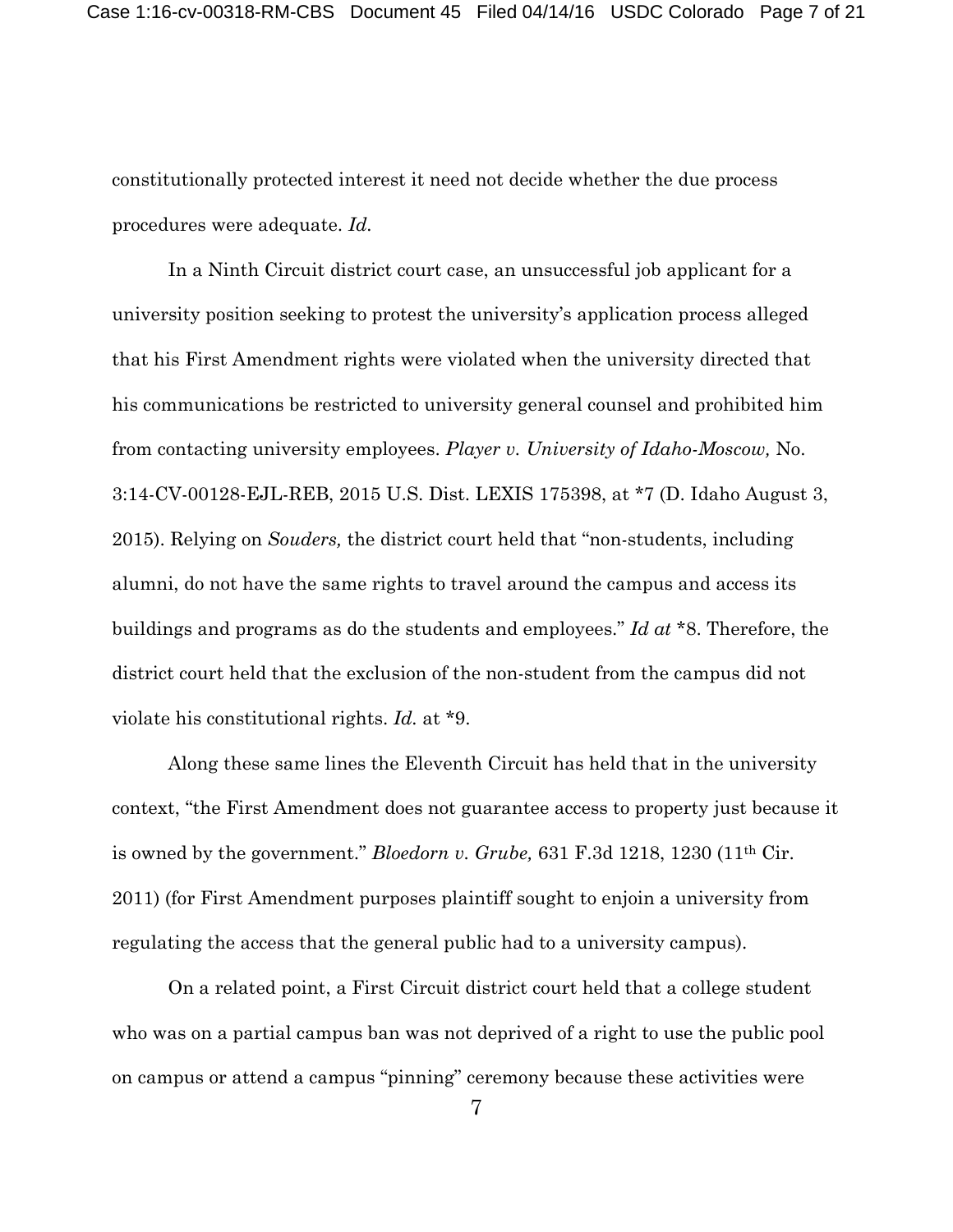unrelated to the plaintiff's association with the college as either a student or employee and plaintiff was essentially a member of the public. *Price v. Mount Wachusett Community College,* No. 11-10922-FDS, 2012 U.S. Dist. LEXIS 118185, at \*21-22 (D. Mass. Feb. 17, 2012) ("[Plaintiff] offers no case law suggesting that, as a member of the public, she had a constitutionally protected interest in access to a state-college campus for these purposes.").

Here, Plaintiff was neither a student nor a university employee at the time the no trespass order was issued. [*First Amended Complaint,* Doc. #1 at ¶ 16]. Under federal law, Plaintiff did not have a constitutionally protected interest in accessing ASU's campus. Therefore, Plaintiff's procedural due process claim should be dismissed.

For the reasons discussed above, Plaintiff's allegations also fail to support a stigma-plus claim. The elements of a stigma-plus claim are: "(1) governmental defamation and (2) an alteration in legal status." *Guttman v. Khalsa,* 669 F.3d 1101,  $1125$  (10<sup>th</sup> Cir. 2012). "The stigma-plus authorities emphasize that 'defamation, standing alone, [is] not sufficient to establish a claim for deprivation of a liberty interest." *Id.* "[I]t is necessary that the alleged stigmatization be entangled with some further interest…." *Allen v. Denver Public Sch. Bd,,* 928 F.2d 978, 982 (10th Cir. 1991), *overruled on other grounds by Kendrick v. Penske Transp. Services, Inc.,* 220 F.3d 1220, 1228 (10th Cir. 2000).

8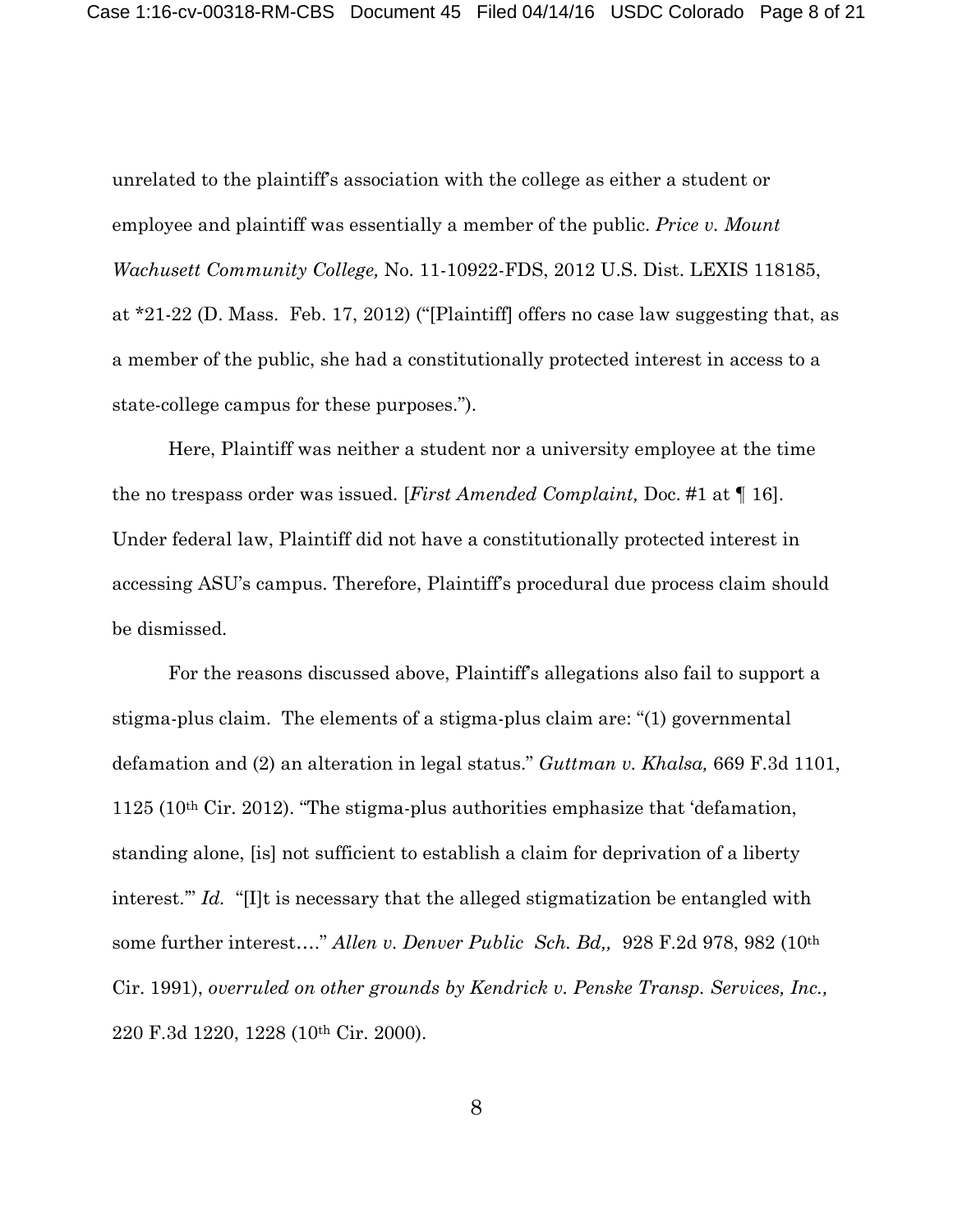Plaintiff cannot meet either element of a stigma-plus claim. But even if he could meet the defamation element, he cannot show any alteration in his legal status. As discussed above, being banned from campus does not amount to a legal change in status because Plaintiff does not have a federal constitutionally protected interest in accessing ASU's campus. *See Uzoukwu,* No. DKC 12-3228, 2013 U.S. Dist. LEXIS 115262, at \*32 (plaintiff failed to state a claim for a stigma-plus violation where he did not have a constitutional protected interest in accessing community college facilities). Additionally, Plaintiff's allegations are insufficient to state a deprivation of a liberty or property interest because they only allege "speculative future harm … as a result of the generalized damage to his reputation." *Phelps v. Wichita Eagle-Beacon,* 886 F.2d 1262, 1268 (10th Cir. 1989). Therefore, Plaintiff's stigma-plus claim should be dismissed.

### **B. Defendants are entitled to qualified immunity.**

Plaintiff's claims are brought pursuant to 42 U.S.C. § 1983. [*First Amended Complaint,* Doc. #141-1 at ¶ 6]. Qualified immunity is a defense that a public official has to a § 1983 claim when sued in his or her individual capacity. *Medina v. Cram,* 252 F.3d 1124, 1128 (10th Cir. 2001). "Qualified immunity protects governmental officials from liability for civil damages insofar as their conduct does not violate clearly established statutory or constitutional rights of which a reasonable person would have known." *Weise v. Casper,* 593 F.3d 1163, 1166 (10th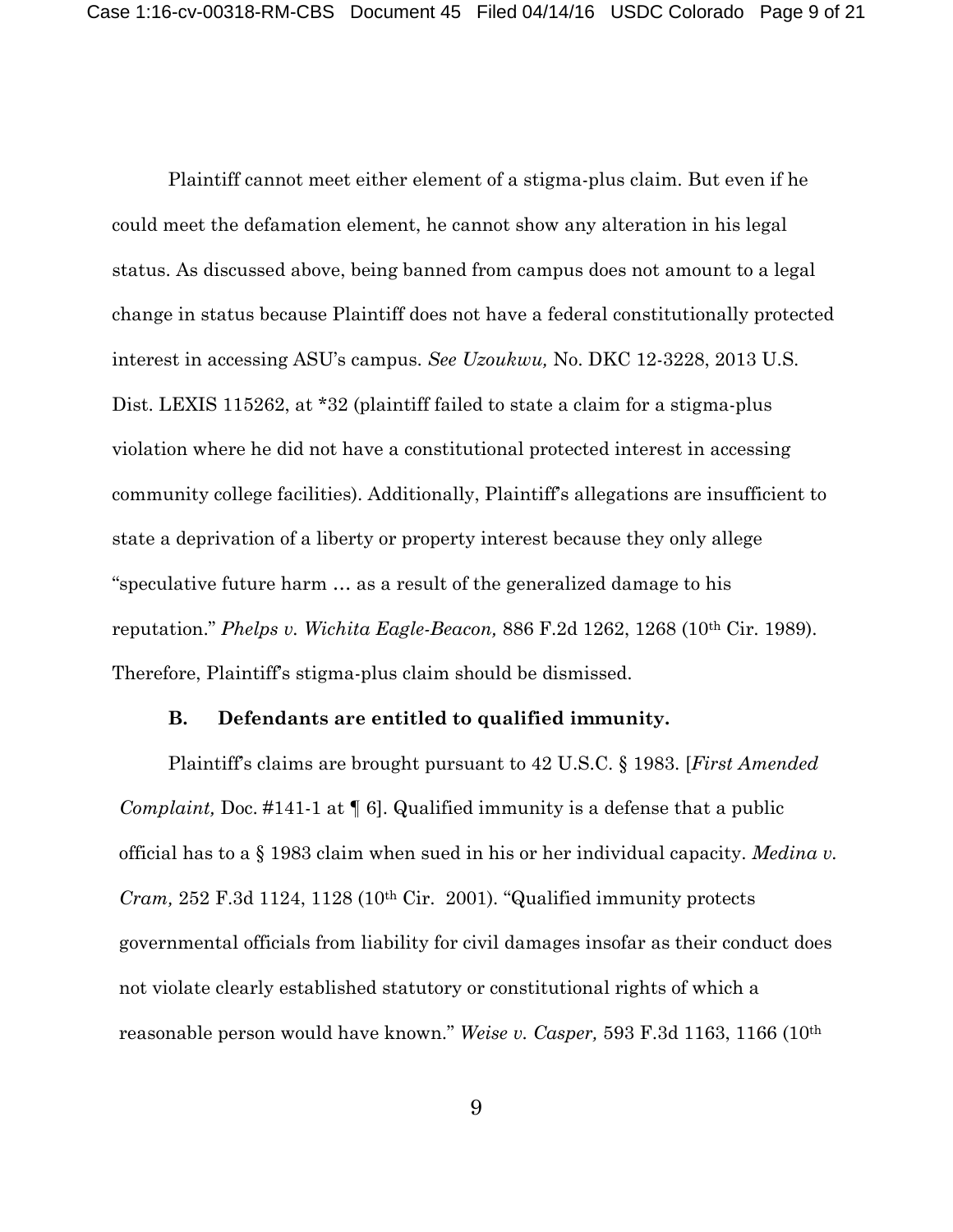Cir. 2010) (internal quotation marks omitted).[2](#page-9-0) To overcome the defense of qualified immunity a plaintiff bears "a heavy two-part burden." *Albright v. Rodriguez,* 51 F.3d 1531, 1534 (10th Cir. 1995). A plaintiff must demonstrate that (1) the facts alleged make out a violation of a constitutional or statutory right, and (2) that the right at issue was "clearly established" at the time of the defendant's alleged misconduct. *Medina,* 252 F.3d at 1128.

In determining whether a right was clearly established, judges "look for Supreme Court or Tenth Circuit precedent on point or clearly established weight of authority from other courts finding the law to be as the plaintiff maintains." *Lundstrom v. Romero,* 616 F.3d 1108, 1119 (10th Cir. 2010). The right has to be sufficiently clear so that a person in the defendant's shoes would understand that what he or she did violated that right. *Casey v. W. Las Vegas Indep. Sch. Dist.,* 473 F.3d 1323, 1327 (10th Cir. 2007).

As discussed above, federal law reflects that it is not clearly established that a member of the general public has a constitutionally protected interest in accessing ASU's campus. Therefore, Plaintiff's allegations are insufficient to overcome the defense of qualified immunity.

 $\overline{a}$ 

<span id="page-9-0"></span><sup>2</sup> If Plaintiff sought damages against Defendants in their official capacities their relief would be barred as state officials are not "persons" for purposes of § 1983. *Will v. Michigan Dept. of State Police,* 491 U.S. 58, 65-66, 71 (1989). Nor, under the Eleventh Amendment, can Plaintiff recover on a declaratory judgment claim against state officers for past violations. *Johns v. Stewart,* 57 F.3d 1544, 1553 (10th Cir. 1995).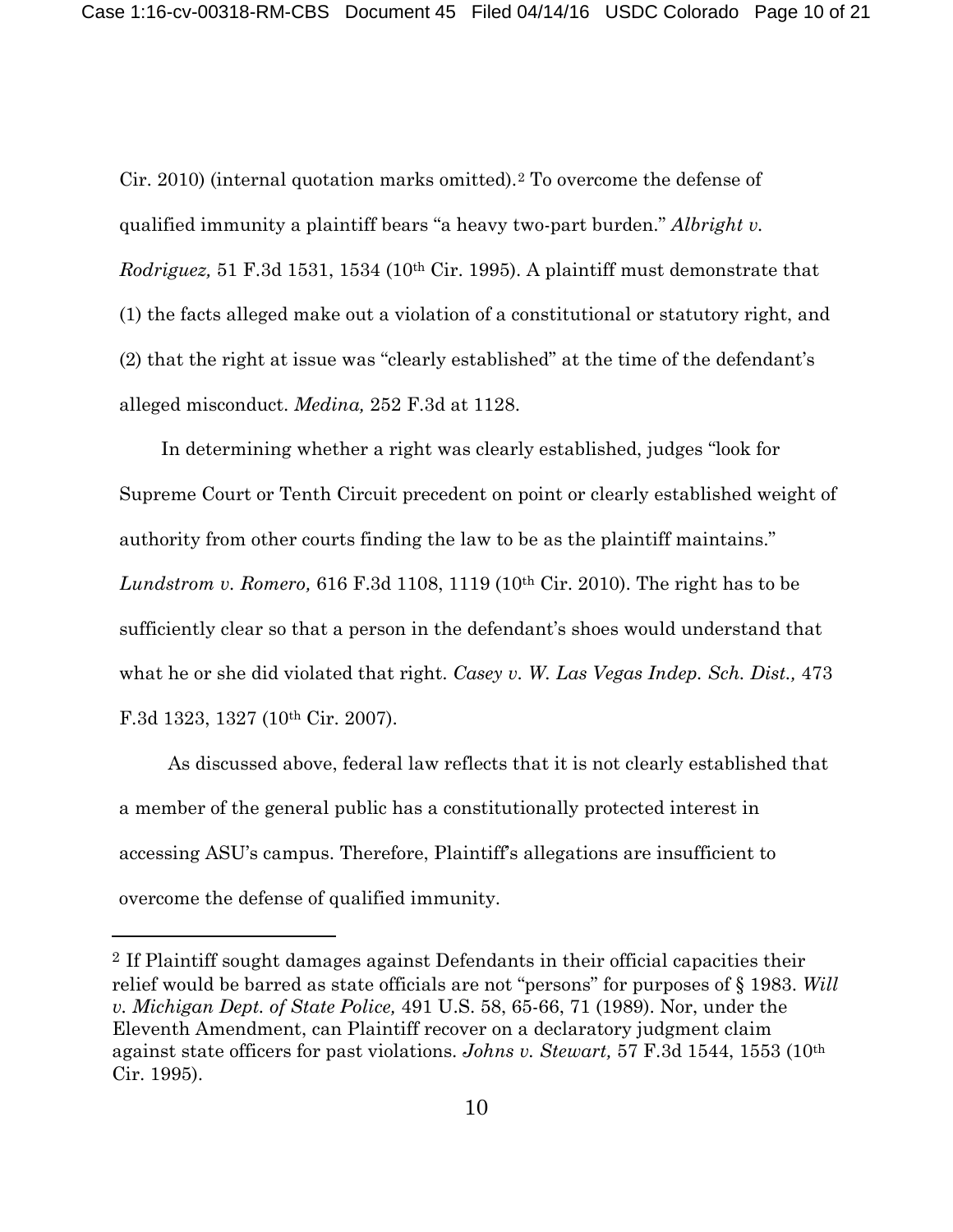### **C. Plaintiff does not state a claim for injunctive relief.**

Plaintiff seeks "interim and permanent" injunctive relief to lift the no trespass order. [*First Amended Complaint,* Doc. #41-1 at ¶ 120, 134, 142, 154]. A preliminary injunction hearing has been held in this case, and the Court has denied Plaintiff's request for a preliminary injunction with respect to his due process claim. To the extent Plaintiff again requests this Court for a preliminary injunction, the renewed request should be denied for the same reasons articulated by the Court in the record. [*See Courtroom Minutes,* Doc. #30, March 17, 2016].

"In general, 'a preliminary injunction is an extraordinary remedy; it is the exception rather than the rule.'" *GMC v. Urban Gorilla, LLC,* 500 F.3d 1222, 1226 (10th Cir. 2007) (quoting *GTE Corp. v. Williams,* 731 F.2d 676, 678 (10h Cir. 1984)). "[T]he right to relief must be clear and unequivocal." *Greater Yellowstone Coalition v. Flowers,* 321 F.3d 1250, 1256 (10th Cir. 2003).

The required elements for a preliminary injunction are: "(1) a substantial likelihood of success on the merits; (2) irreparable injury to the movant if the injunction is denied; (3) the threatened injury to the movant outweighs the injury to the party opposing the preliminary injunction; and (4) the injunction would not be adverse to the public interest." *Dominion Video Satellite, Inc., v. Echostar Satellite Corp.,* 269 F.3d 1149, 1154 (10th Cir. 2001). "The purpose of a preliminary injunction is not to remedy past harm but to protect plaintiffs from irreparable harm that will surely result without their issuance." *Schrier v. University of*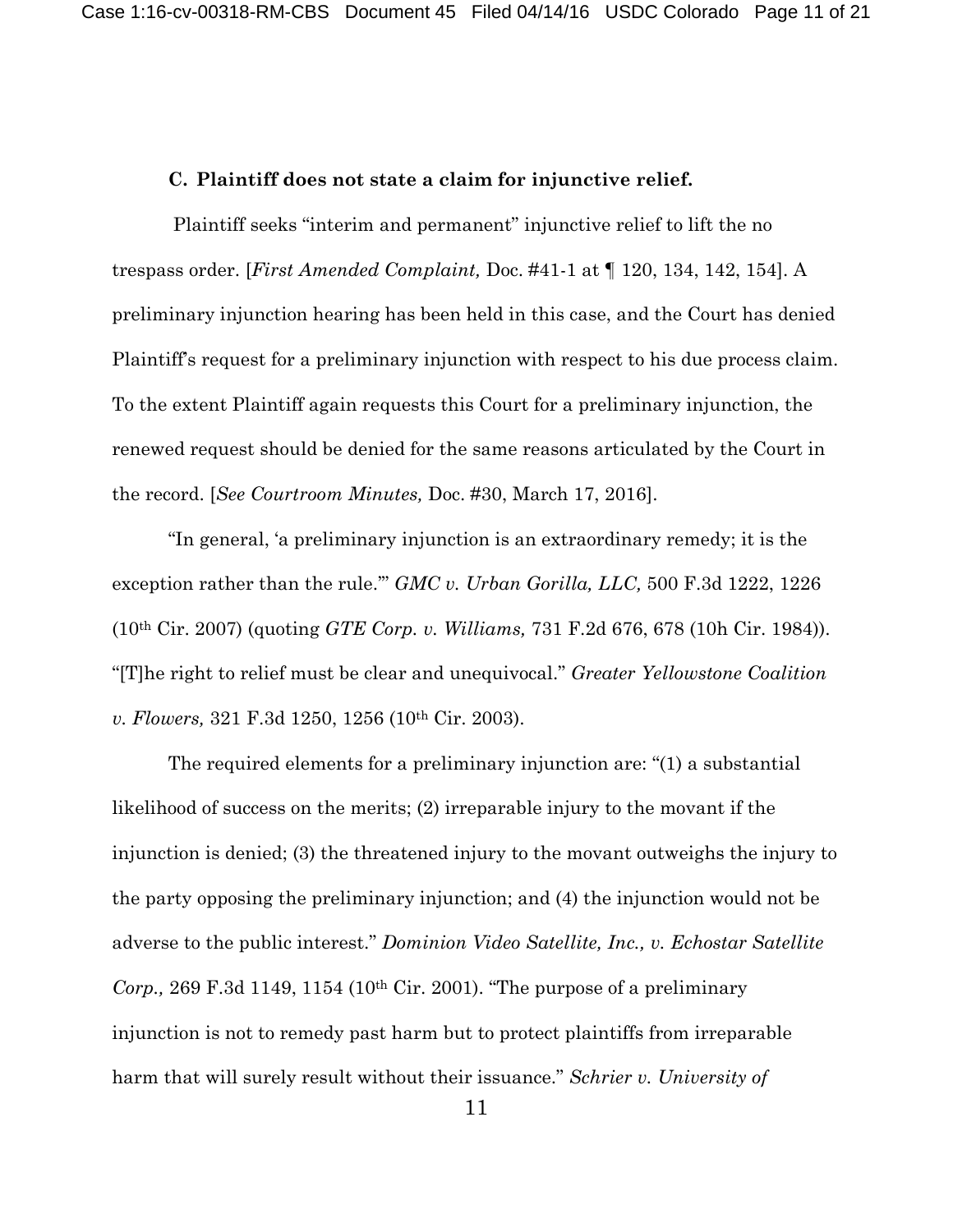*Colorado,* 427 F.3d 1253, 1267 (10th Cir. 2005). The elements of a permanent injunction are the same as a preliminary injunction expect "actual" success on the merits must be shown. *Prairie Band Potawatomi Nation v. Wagnon,* 476 F.3d 818, 822 (10th Cir. 2007). For the reasons discussed above, and in response to Plaintiff's third and fourth claims, he will not succeed on the merits. As explained more completely below, Plaintiff's allegations also fail to satisfy the remaining elements for injunctive relief.

#### **1. Plaintiff's allegations fail to demonstrate irreparable harm.**

"[C]ourts have consistently stated that 'because a showing of probable irreparable harm is the single most important prerequisite for the issuance of a preliminary injunction, the moving party must first demonstrate that such injury is likely before the other requirements for the issuance of an injunction will be considered.'" *Dominion Video Satellite, Inc., v. Echostar Satellite Corp.,* 356 F.3d 1256, 1260 (10th Cir. 2004) (quoting *Reuters Ltd. v. United Press Int'l, Inc.,* 903 F.2d 904, 907 (2nd Cir. 1990). "Establishing irreparable harm is 'not an easy burden to fulfill.'" *Hunter v. Hirsig,* 614 F. App'x 960, 962 (10th Cir. 2015) (quoting *Greater Yellowstone Coalition,* 321 F.3d at 1258).

"In defining the contours of irreparable harm, case law indicates that the injury 'must be both certain and great, and that it must not be merely serious or substantial." *Dominion Video Satellite, Inc.,* 356 F.3d at 1262 (quoting *Prairie Band of Potawatomi Indians v Pierce,* 253 F.3d 1234, 1250 (10th Cir. 2001) (internal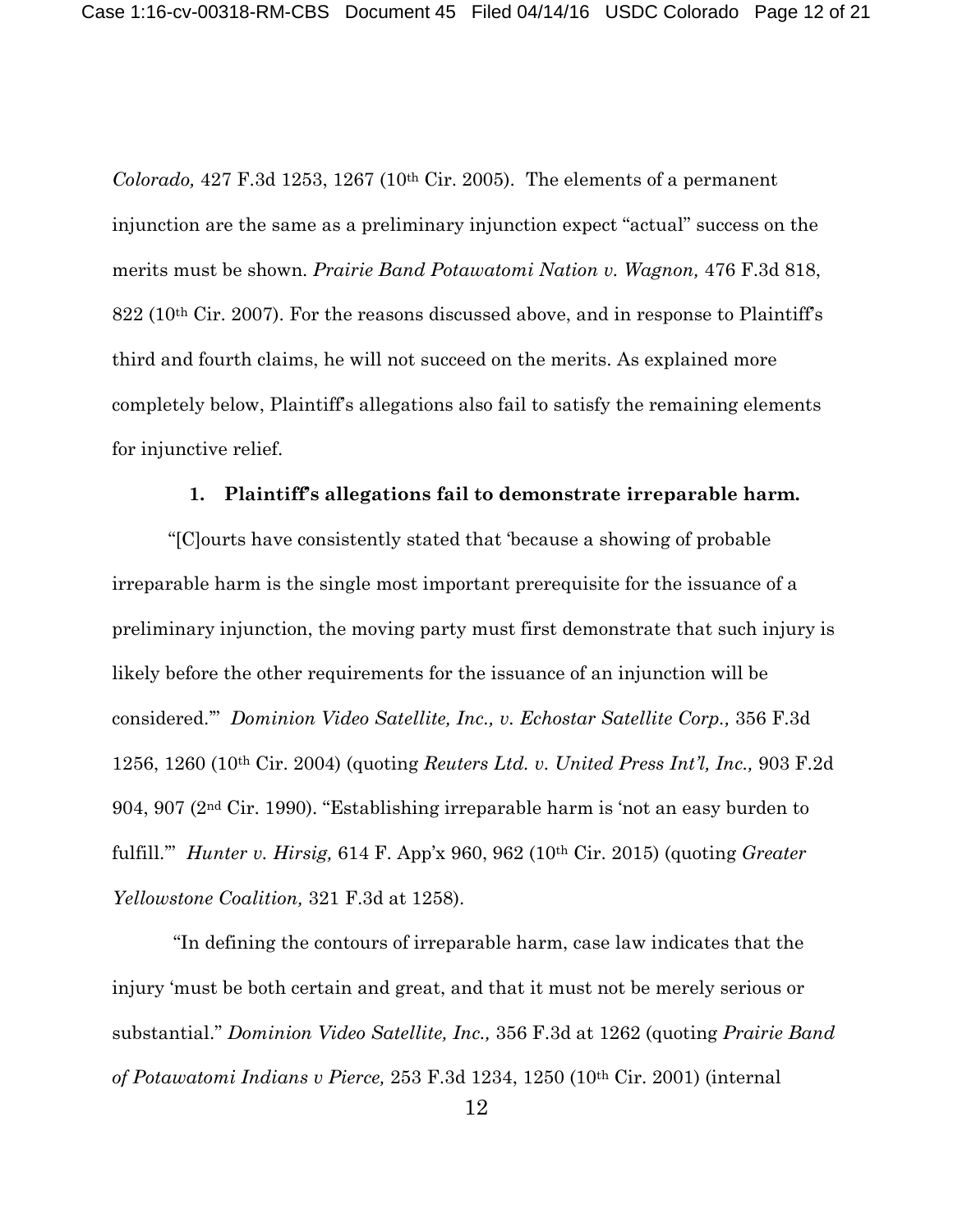citation and quotations omitted). To obtain injunctive relief, the injury complained of must be "of such *imminence* that there is clear and present need for equitable relief to prevent irreparable harm." *Heideman v. South Salt Lake,* 348 F.3d 1182, 1189 (10th Cir. 2003) (quoting *Wis. Gas Co. v. FERC,* 758 F.2d 669, 674 (D.C. Cir. 1985) (emphasis in original) (brackets, citations and internal quotation marks omitted).

A delay in filing a motion for injunctive relief may be taken as an indication that the harm would not be serious enough to justify a preliminary injunction. *Utah Gospel Mission v. Salt Lake City Corp*., 316 F. Supp. 2d, 1201, 1221 (D. Utah 2004). Here, though the no trespass order was delivered to Plaintiff on October 14, 2015 [First Amended Complaint, Doc. #41-1 at ¶ 6], he did not move for a preliminary injunction until February 10, 2016. Accordingly, the almost four month delay in filing the motion for preliminary injunction undercuts Plaintiff's argument that he will sustain irreparable harm unless the proposed injunction is granted.

Moreover, as discussed above, Plaintiff did not have a constitutionally protected interest in accessing ASU's campus. Accordingly, Plaintiff cannot sustain a claim for a due process violation. *See e.g. Moore,* No. 01-7264, 2002 U.S. App. LEXIS 19742, at \*3. Additionally, in *Hunter*, the Tenth Circuit held that allegations to a litigant's reputation do not rise to the level of irreparable harm. *Hunter,* 614 F. App'x at 963 ("[Plaintiff's] challenge is meritless because, as a matter of well-settled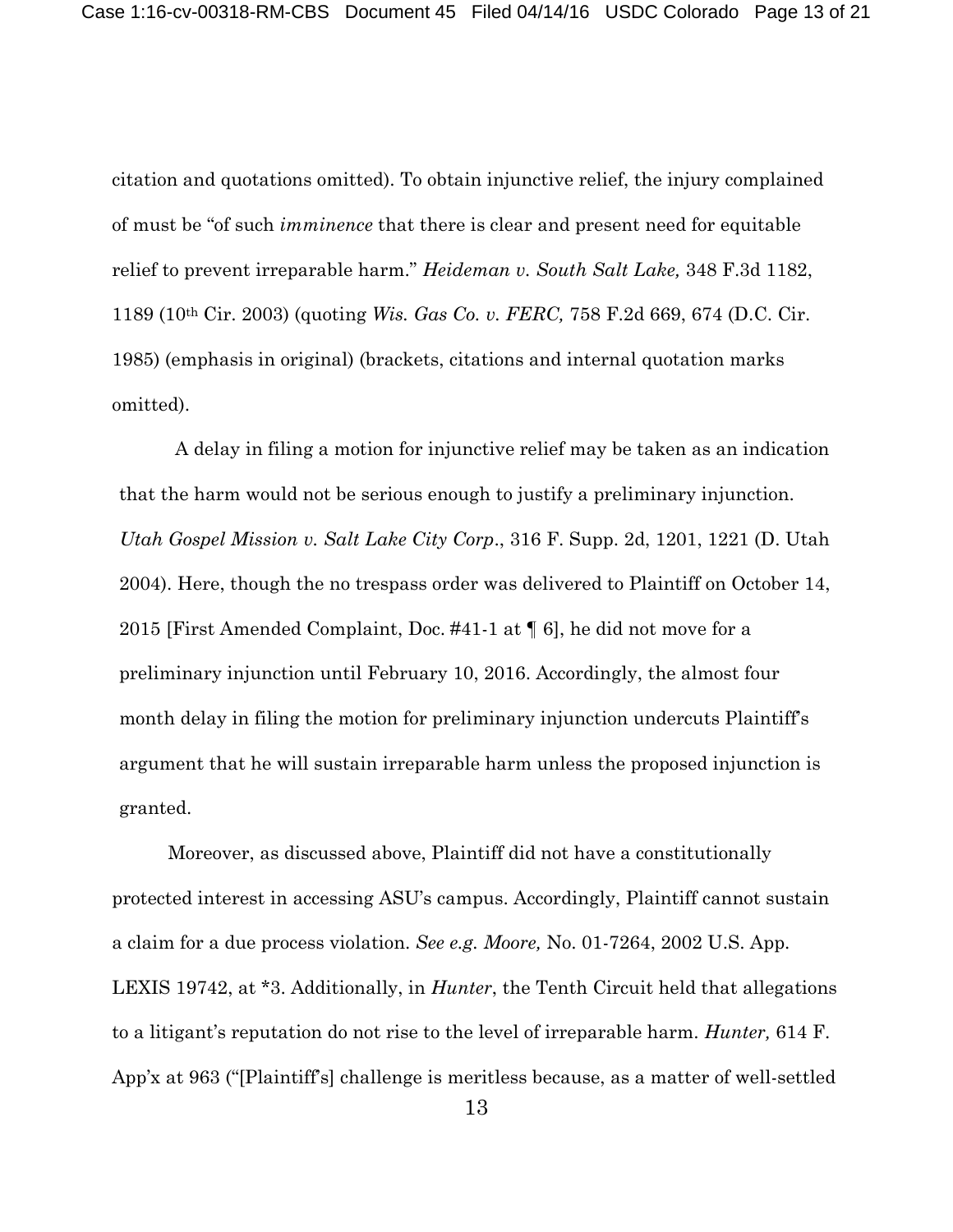law, allegations of reputational injury *do not* rise to the level of irreparable harm that could justify injunctive relief.") (emphasis in original); *see Schrier,* 427 F.3d at 1267 ("[Plaintiff] made no attempt to apprise this court of any evidence in the record showing actual or significant risk of loss of prestige, academic reputation or professional opportunities that cannot be remedied by money damages."). "The Supreme Court has expressly held that even if the record reflects 'a satisfactory showing … that [the litigant's] reputation would be damaged as a result of the challenged agency action, … the showing [will] fall far short of the type of irreparable injury which is a necessary predicate to the issuance of  $a[n]$ ... injunction.'" *Hunter,* F. App'x at 963 (quoting *Sampson v. Murray,* 415 U.S. 61, 91- 92 (1974)). Moreover, Plaintiff's allegations of reputational injury target past harm and do not allege any future harm. [*First Amended Complaint,* Doc. #41-1 at ¶ 75 ("As a result, his professional reputation has been *harmed*…" (emphasis added)]. Injunctive relief is not a device to remedy past harm. *Schrier,* 427 F.3d at 1267.

Plaintiff also alleges that the no trespass order is threatening his livelihood. [*First Amended Complaint,* Doc. #41-1 at ¶ 48-56]. As discussed above, Plaintiff was not employed by ASU at the time the no trespass order issued. The allegations in Plaintiff's First Amended Complaint reflect that after the no trespass order was issued, ASU still allowed him to come onto the campus to meet contractual obligations. He was allowed on campus to film "The Nutcracker Ballet" and to film an art gallery opening. [*First Amended Complaint,* Doc. #41-1 at ¶ 78-80].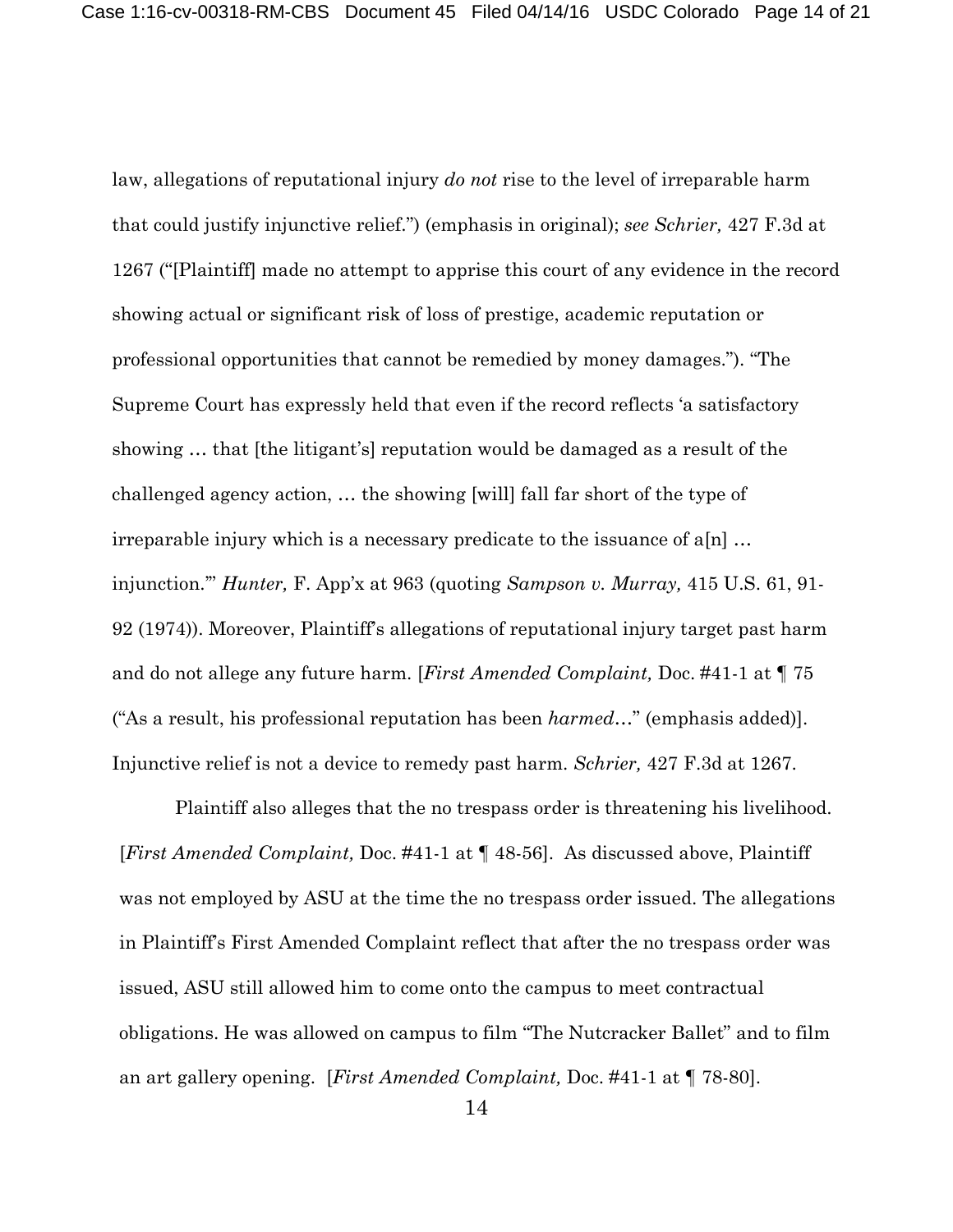Plaintiff alleges that he has a long-running relationship with the Southern Colorado Film Festival and that as a result of the no trespass order he missed the 2015 festival. [*Id.* at ¶ 57]. Plaintiff does not allege that he requested to attend the film festival and was turned down. Moreover, a request for injunctive relief cannot be used to remedy past harm. *Schrier,* 427 F.3d at 1267.

Plaintiff's allegation that he is being denied educational, intellectual, and cultural programs on campus suffers from a similar lack of specificity. [*First Amended Complaint,* Doc. #41-1 at ¶ 57]. In his First Amended Complaint the only two specific events that Plaintiff alleged requiring immediate action by the Court were (1) unspecified university sponsored preparations for a summer trip to Peru; and (2) a student play he wants to attend. [*First Amended Complaint,* Doc. #41-1 at ¶ 54; 57]. The parties have discussed Plaintiff's attendance at any events related to the Peru trip, and Defendants have committed to resolving any issue related to oncampus pre-trip activities. At this point no such activities have been scheduled, and Plaintiff has neither requested nor been denied permission to attend them. Plaintiff's allegations regarding his attendance at the play do not rise to the level of irreparable harm which requires that the alleged harm be "both certain and great" and something more than "merely serious or substantial." *Dominion Video Satellite, Inc.,* 356 F.3d at 1262 (quoting *Pierce,* 253 F.3d at 1250 (internal citation and quotations omitted)).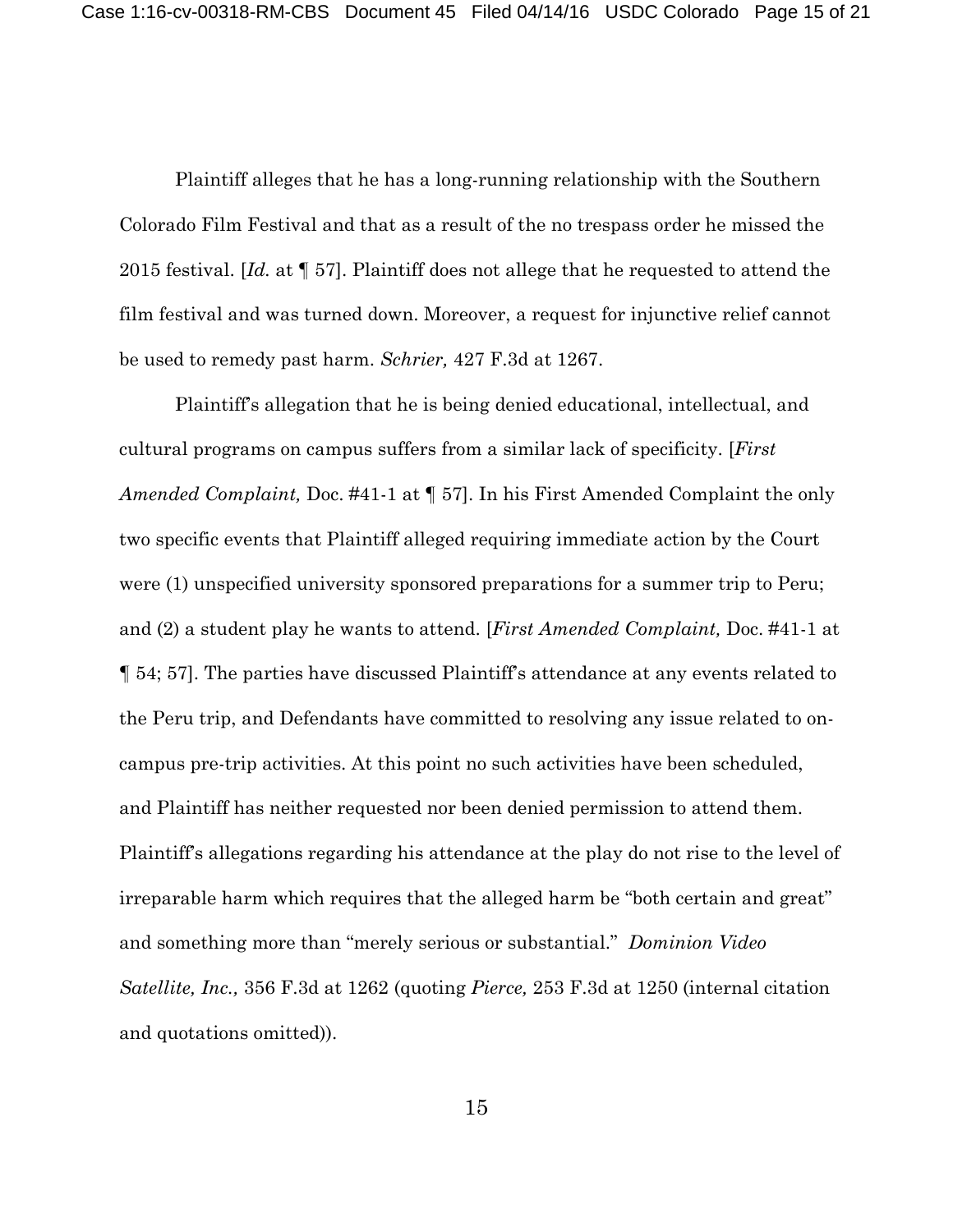# **2. The allegations do not show that the threatened injury to Plaintiff outweighs the injury to the Defendants nor do the allegations show that the proposed injunction would not be adverse to the public interest.**

A university has an interest in providing order and safety for a campus. *See Collins v. University of New Hampshire,* 664 F.3d 8, 25 (1<sup>st</sup> Cir. 2011). On the other hand, as previously discussed, Plaintiff, a non-student and non-employee of ASU does not have a constitutionally protected interest in accessing the campus. *See e.g. Moore,* No. 01-7264, 2002 U.S. App. LEXIS 19742, at \*3. Therefore, Plaintiff cannot satisfy the final two elements for injunctive relief.

### **II. The third claim should be dismissed.**

Plaintiff's third claim alleges a Fourteenth Amendment Equal Protection violation based on a "class of one theory." [*First Amended Complaint,* ¶ 135-142]. Under the Equal Protection Clause of the Fourteenth Amendment, "[n]o State shall … deny to any person within its jurisdiction the equal protection of the laws." *U.S. CONST. Amend. XIV* § 1. In *Village of Willowbrook v. Olech,* 528 U.S. 562, 564 (2000), the United States Supreme Court held that a plaintiff who is not a member of a protected class may prevail on an equal protection claim by showing "that she has been intentionally treated differently from others similarly situated and that there is no rational basis for the difference in treatment." However, in *Engquist v. Oregon Department of Agriculture,* 553 U.S. 591, 598 (2008), the Court limited the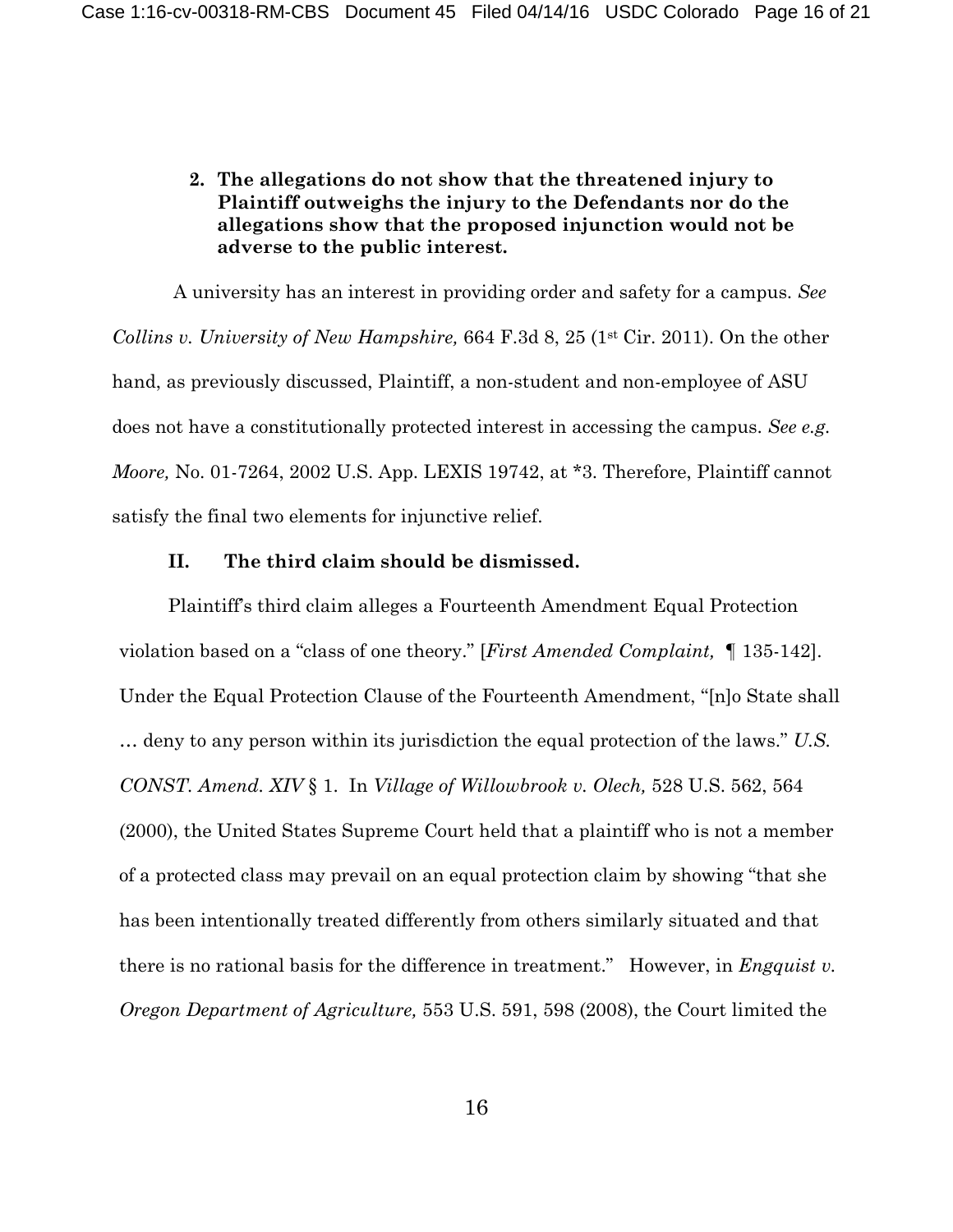availability of the "class of one" theory by holding that it does not apply in the public employment context. The Court stated that:

> [S]ome forms of state action … by their nature involve discretionary decisonmaking based on a vast array of subjective, individualized assessments. In such cases … treating like individuals differently is an accepted consequence of the discretion granted. In such situations, allowing a challenge based on the arbitrary singling out of a particular person would undermine the very discretion that such state officials are entrusted to exercise.

*Id.* at 603.

A Colorado district court held that *Engquist* "strongly suggests that class-ofone Equal Protection Clams subject to rational basis review do not apply in the school discipline context because interpreting the import of such actions turns on assessing the discretionary actions of the teacher." *C.S. v. Platte Canyon-School District No. 1,* No. 12-cv-03358-CMA-BNB, 2014 U.S. Dist. LEXIS 134415, at \*37 (D. CO September 23, 2014). A Fourth Circuit district court held that "[m]uch like deciding what grade to give a student or what discipline to impose, an educational institution's decisions about restricting access to its campus facilities implicates subjective, individualized assessments." *Uzoukwu,* No. DKC 12-3228, 2013 U.S. Dist. LEXIS 11562, at \*30 (citing *Souders v. Lucero,* 196 F.3d 1040, 1044-46 (9th Cir. 1999)). Likewise, in this case, ASU's decision to ban Plaintiff from the campus for security reasons was a discretionary action that does not support an equal protection "class of one" claim.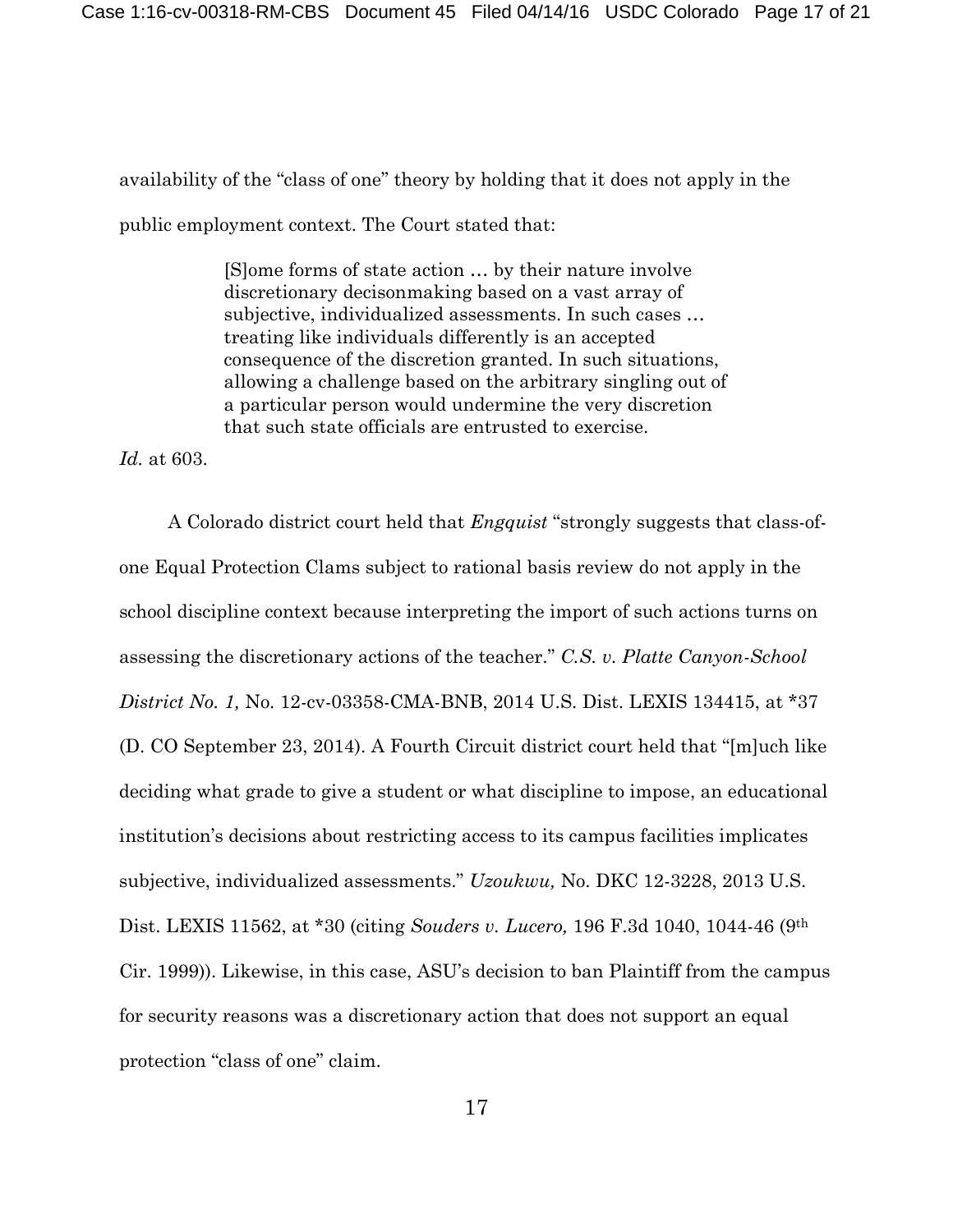Moreover, under the pleading standards articulated in *Bell Atlantic Corp. v. Twombly,* 550 U.S. 544 (2007) and *Ashcroft v. Iqbal,* 556 U.S. 662 (2009), conclusory allegations are insufficient to state a class-of-one claim. *Kan. Penn Gaming, LLC v. Collins,* 656 F.3d 1210, 1214 (10th Cir. 2011) ("[P]laintiffs must offer enough specific factual allegation to 'nudge[] their claims across the line from conceivable to plausible.'") (citation omitted). Here, Plaintiff's allegations fail to identify any similarly situated individual who received different treatment under similar circumstances.

#### **A. The Defendants are entitled to qualified immunity.**

Plaintiff's equal protection claim also fails to overcome the defense of qualified immunity. In particular, the First Amended Complaint fails to demonstrate that it was clearly established law that a "class of one" theory applies to members of the general public wanting access to a public university campus. Therefore, Plaintiff's third claim should be dismissed.

### **III. The fourth claim for relief should be dismissed.**

Plaintiff's fourth claim alleges that the campus ban violates his First Amendment right to information by denying him access to cultural and educational opportunities. [*First Amended Complaint,* Doc. #41-1 at ¶ 144]. In particular Plaintiff alleges that the San Luis Valley is a "library desert" and that the ban denies Plaintiff use of ASU's library. [*Id.* at ¶ 59].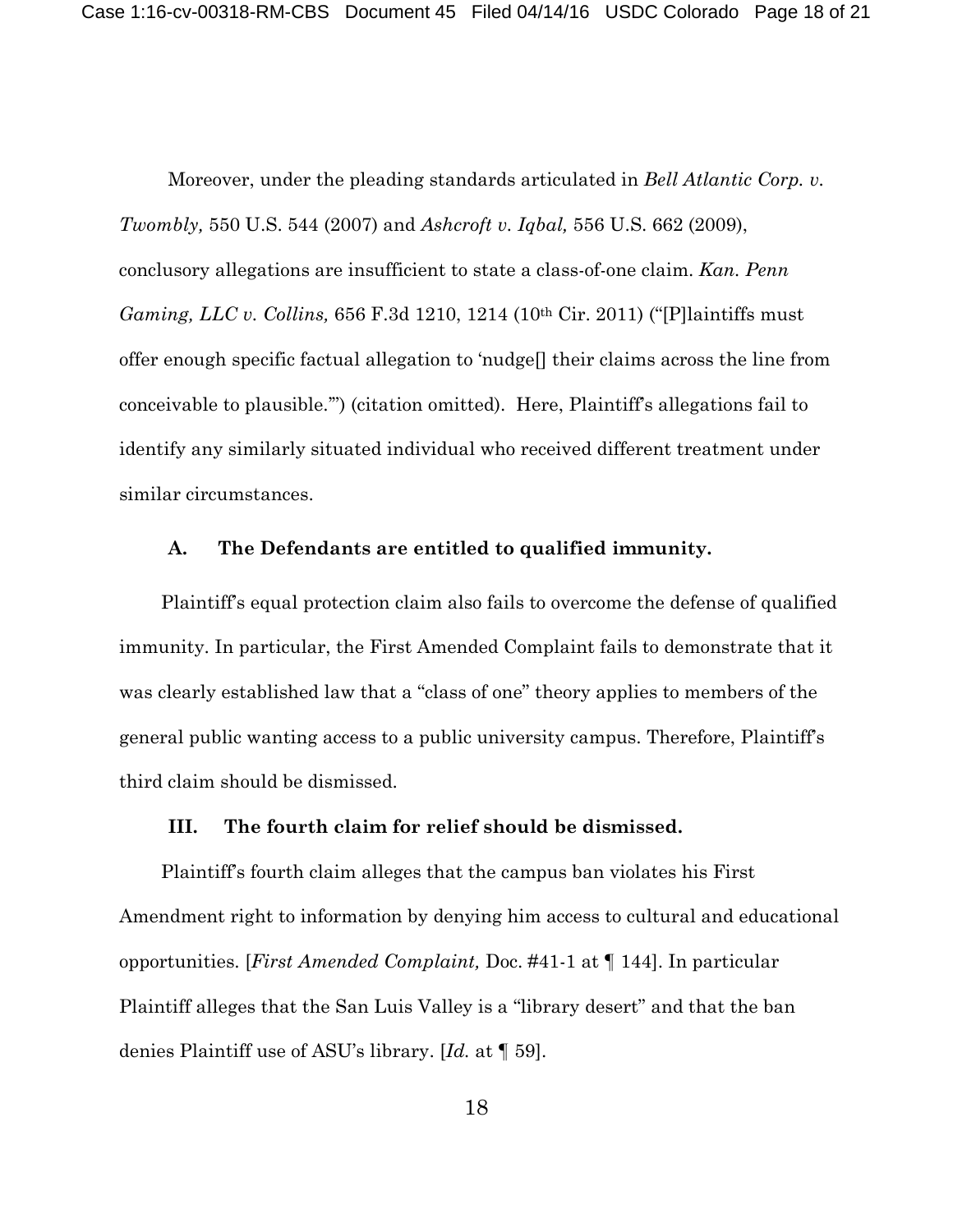To prevail on a § 1983 claim, a plaintiff must prove two elements: "(1) deprivation of a federally protected right by (2) an actor acting under color of state law." *D.T. ex. rel. MT v. Indep. Sch. Dist. No. 16,* 894 F.2d 1176, 1186 (10th Cir. 1990). However, as discussed above, Plaintiff does not have a constitutionally protected interest in accessing ASU's campus. Moreover, Plaintiff resides in Alamosa [*First Amended Complaint,* Doc. #41-1 at ¶ 9] and Alamosa has a library besides the one at ASU.[3](#page-18-0)

### **A. The Defendants are entitled to qualified immunity.**

Plaintiff's First Amendment claim also fails to overcome the defense of qualified immunity as it does not demonstrate that it was clearly established law that a member of the general public can maintain a claim for the denial of information where he does not have a constitutionally protected interest in accessing ASU's campus. Therefore, Plaintiff's third claim should be dismissed.

 $\overline{a}$ 

<span id="page-18-0"></span> $3$  On a 12(b)(6) motion to dismiss courts may consider "matters of which a court may take judicial notice." *Tellabs, Inc. v. Makor Issue & Rights, Ltd.,* 551 U.S. 308, 322 (2007). Courts have taken judicial notice of facts obtained from websites like Mapquest and Google. *Pahls v. Thomas,* 718 F.3d 1210, 1216 n.1 (10th Cir. 2013). Courts have taken judicial notice of government websites. *N. M. ex rel. Richardson v. BLM,* 565 F.3d 683, 702 n. 22 (10th Cir. 2009); *O'Toole v. Northrop Grumman Corp.,* 499 F.3d 1218, 1225 (10th Cir. 2007) ("It is not uncommon for courts to take judicial notice of factual information found on the world wide web."). Here, the fact that Alamosa has a public library is demonstrated by the website alamosalibrary.org/.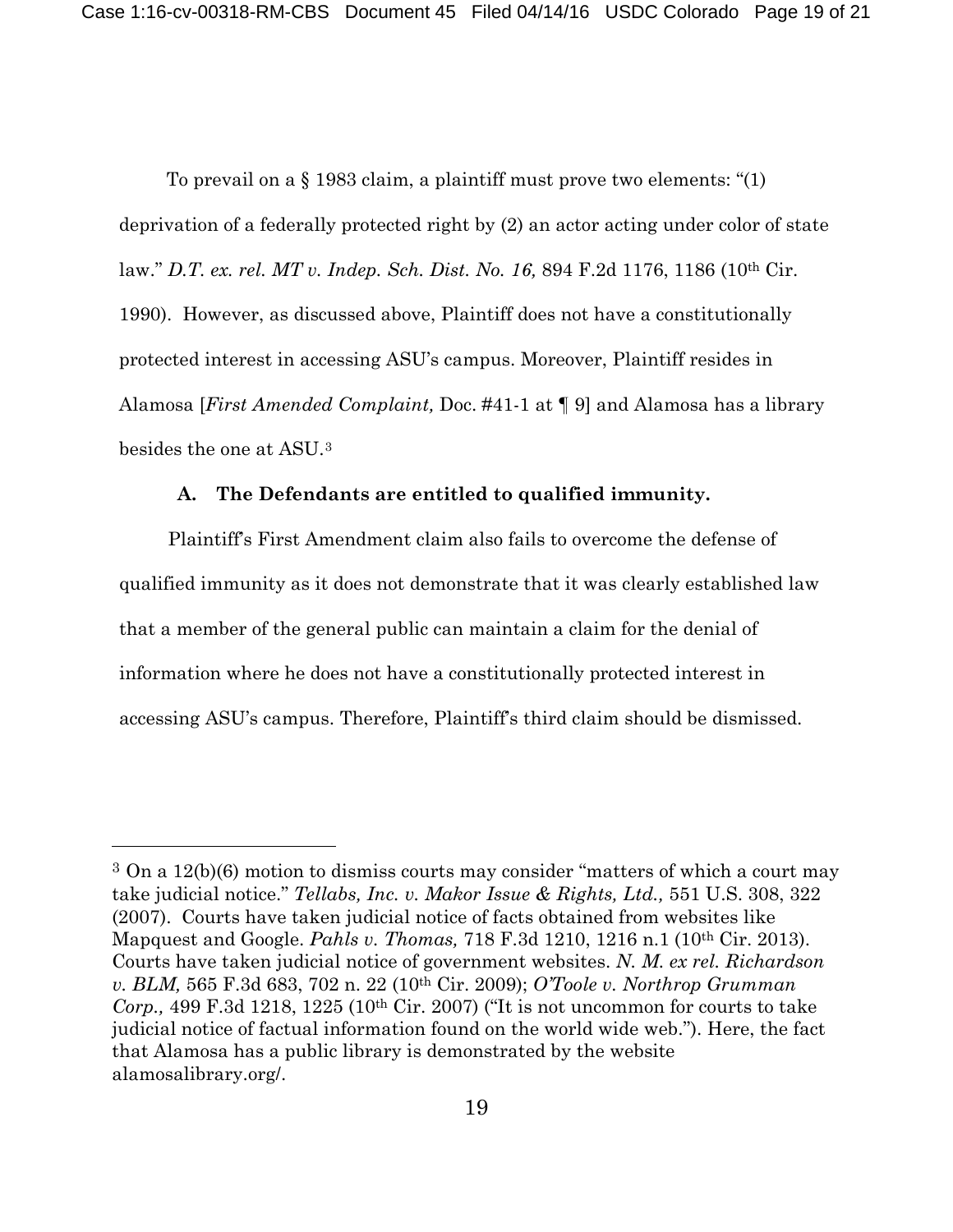## **CONCLUSION**

For the reasons stated herein, Plaintiff's first, third and fourth claims in the

First Amended Complaint should be dismissed.

## **C**YNTHIA H.COFFMAN

Attorney General

*s/Patrick L. Sayas* KATHTLEEN SPALDING\* PATRICK L. SAYAS\* Senior Assistants Attorney General Tort Litigation Civil Litigation and Employment Law Section Attorneys for Defendants

1300 Broadway, 10th Floor Denver, Colorado 80203 Telephone: 720-508-6633 720-508-6634 FAX: 720-508-6032 E-Mail: [pat.sayas@coag.gov](mailto:pat.sayas@coag.gov) kit.spalding@coag.gov \*Counsel of Record